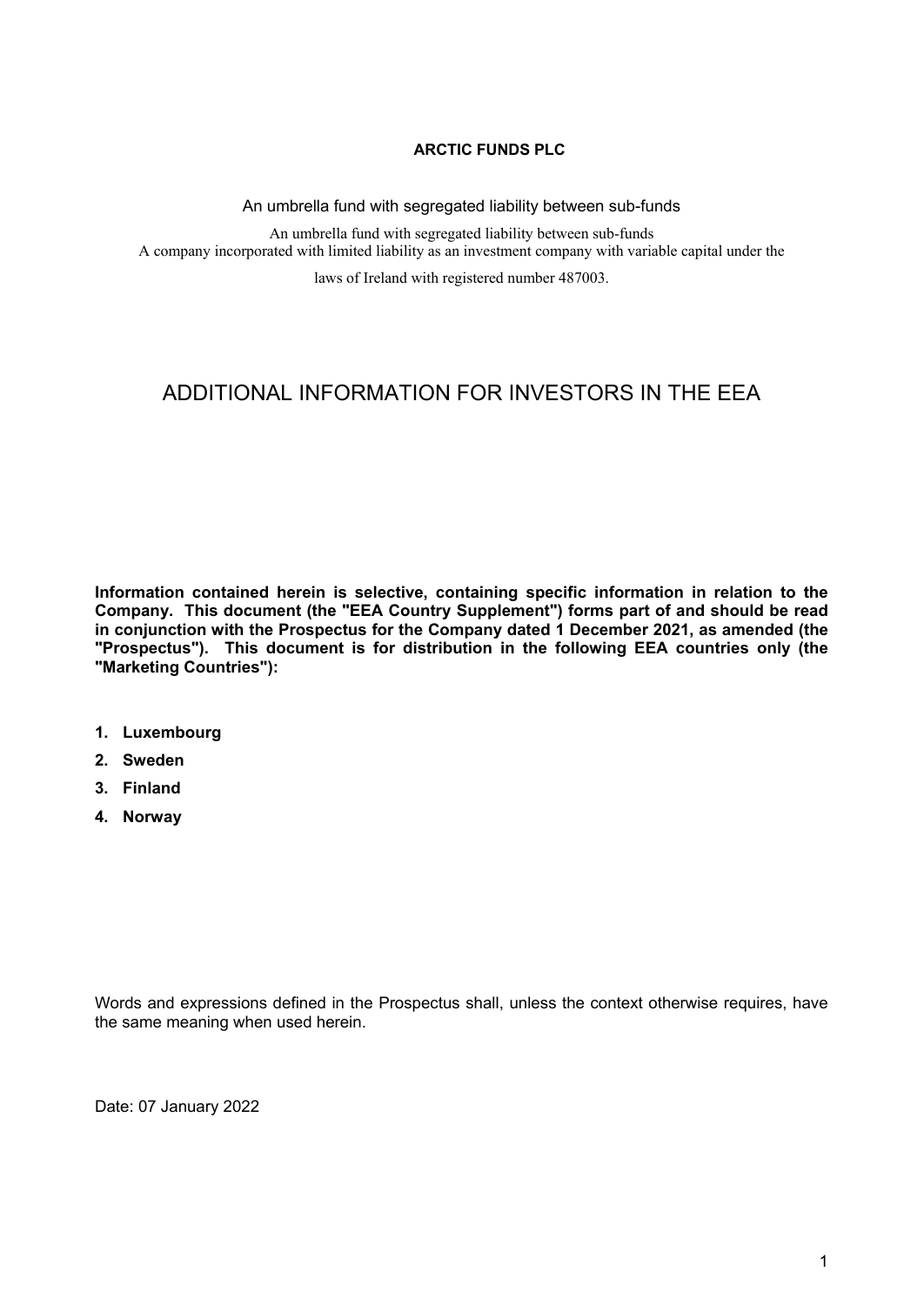# **1 The Company**

The Company has notified the competent authorities of its intention to sell Shares of the subfunds of the Company identified below (each a "Sub-Fund") in the following Marketing Countries:

| Sub-Fund(s)                            | <b>Marketing Countries</b>           |
|----------------------------------------|--------------------------------------|
| Arctic Aurora LifeScience              | Norway, Finland, Luxembourg, Sweden. |
| Arctic Nordic Corporate Bond           | Norway, Finland, Luxembourg, Sweden. |
| <b>Arctic Nordic Equities</b>          | Norway, Finland, Luxembourg, Sweden. |
| Arctic Nordic Investment Grade         | Norway, Finland, Luxembourg, Sweden. |
| <b>Arctic Norwegian Equities</b>       | Norway, Finland, Luxembourg, Sweden. |
| <b>Arctic Norwegian Value Creation</b> | Norway, Finland, Luxembourg, Sweden. |
| Arctic Return                          | Norway, Finland, Luxembourg, Sweden. |
| Arctic Aurora Biotech Select           | Norway, Finland, Luxembourg, Sweden. |

# **2 Exchange and Repurchase of Shares**

Exchange and repurchase requests for Shares is outlined in the section entitled "Repurchase of Shares of the Prospectus".

#### **3 Documents, Notices and Information on Investor Rights**

The following information and/or documentation is available from the Company at www [www.arctic.com/aam](http://www.arctic.com/aam) or from the facilities agents outlined in Schedule 1:

- the Constitution
- the Prospectus, including any Supplement and/or annex/addendum thereto
- the Key Investor Information Documents, including any relevant translation thereof
- the latest published annual report and semi-annual report
- notices to Shareholders

Information on how Shareholder complaints are dealt with and how Shareholders exercise their rights arising from their investment is available from the Manager.

#### **4 Publication of Prices**

The sale and purchase prices of shares are available from the Administrator and at www.arctic.com/aam

#### **5 Taxation**

The taxation of income for investors varies considerably in each EEA Member State. Investors are therefore advised to carefully consider their tax position and contact their personal tax advisors.